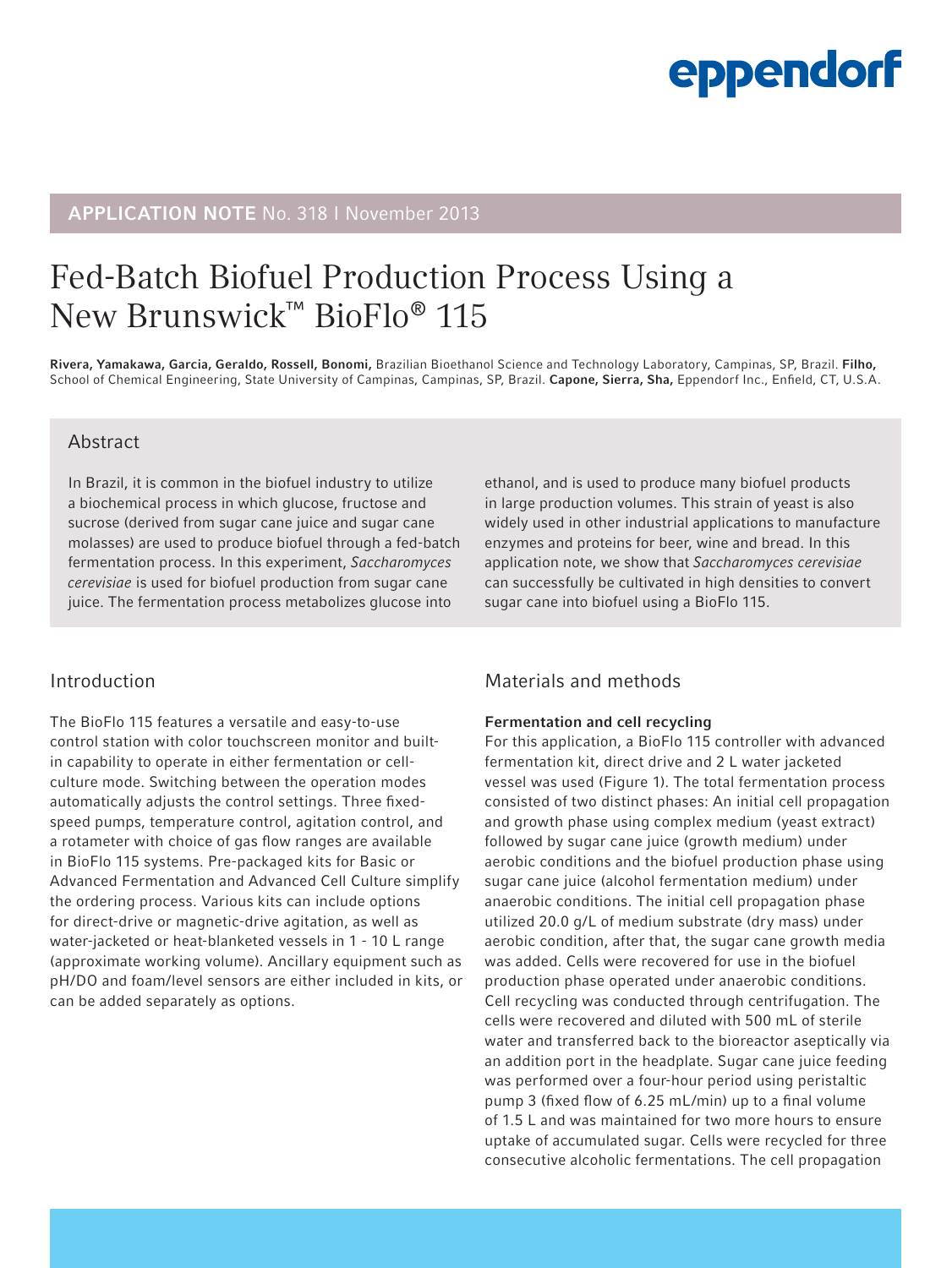# eppendorf



Figure 1: BioFlo 115 system used for biofuel production

phase and the biofuel production phase were both operated under fed-batch mode.

#### Medium

The initial cell propagation phase used complex medium as follows (per liter of de-mineralized water):

| Initial complex medium composition | Concentration |  |
|------------------------------------|---------------|--|
| $K_S$ 0                            | 6.60 $q/L$    |  |
| KH, PO                             | $3.00$ g/L    |  |
| MqSO <sub>a</sub>                  | $0.50$ g/L    |  |
| $CaCl2 \cdot 2H2O$                 | 1.00 $q/L$    |  |
| Yeast extract                      | g/L<br>5.00   |  |

After autoclaving at 121 °C for 15 min, the medium was cooled to room temperature. The carbon source and additional supplements passed through a sterile filter were also added according to the following concentrations:

| <b>Filter-sterilized elements</b>     | Concentration |  |
|---------------------------------------|---------------|--|
| Urea                                  | 2.30<br>g/L   |  |
| Thiamine                              | 3.00<br>q/L   |  |
| <b>EDTA</b>                           | 15.00<br>mq/L |  |
| $ZnSOa \cdot 7H2O$                    | 4.50<br>mq/L  |  |
| CoCl <sub>2</sub> •6H <sub>2</sub> O  | 0.30<br>mq/L  |  |
| MnCl, AH, O                           | 0.84<br>mq/L  |  |
| $CuSO4 \cdot 5H2O$                    | 0.30<br>mq/L  |  |
| $FeSO4$ • 7H <sub>2</sub> O           | 3.00<br>mq/L  |  |
| NaMoO <sub>a</sub> •2H <sub>2</sub> O | 0.40<br>mq/L  |  |
| H <sub>2</sub> BO <sub>2</sub>        | 1.00<br>mq/L  |  |
| KI                                    | 0.1<br>mq/L   |  |

The carbon source for growth medium and alcoholic fermentation medium were both formulated with sugar cane juice and sterilized separately at 121 °C for 15 min.

The growth medium contained 129 g/L of total reducing sugar (TRS). The sugar content is shown in the table below:

| Sugar cane juice composition | Concentration |  |
|------------------------------|---------------|--|
| Sucrose                      | 102.51 $q/L$  |  |
| Glucose                      | 10.99 $q/L$   |  |
| Fructose                     | $10.01$ g/L   |  |

The alcoholic fermentation medium contained 171.65 g/L of total reducing sugar (TRS):

| Sugar cane juice composition | Concentration |
|------------------------------|---------------|
| Sucrose                      | 133.01 a/L    |
| Glucose                      | 16.79 a/L     |
| Fructose                     | 14.85 g/L     |
|                              |               |

#### Inoculum

The *Saccharomyces cerevisiae* strain used in this work was an unnamed strain cultivated at the Brazilian Bioethanol Science and Technology Laboratory. It was originated from the department of Food Engineering, State University of Campinas, Brazil. The strain was maintained on agar plates prepared as follows (per liter of de-mineralized water):

| Inoculum composition | Concentration |  |
|----------------------|---------------|--|
| Yeast extract        | 10.00 $q/L$   |  |
| Peptone              | $20.00$ g/L   |  |
| Glucose              | $20.00$ g/L   |  |
| Agar                 | $20.00$ g/L   |  |
|                      |               |  |

Before the inoculation, the strain was transferred from agar plate to a liquid complex medium containing the following (per liter of de-mineralized water):

| Liquid complex medium composition | Concentration       |  |
|-----------------------------------|---------------------|--|
| Yeast extract                     | 10.00 $q/L$         |  |
| Peptone                           | $20.00$ g/L         |  |
| Glucose                           | $20.00 \text{ a/L}$ |  |

The inoculum was cultured in shake flask for 24 hours using a shaker set to 33 °C at 250 rpm.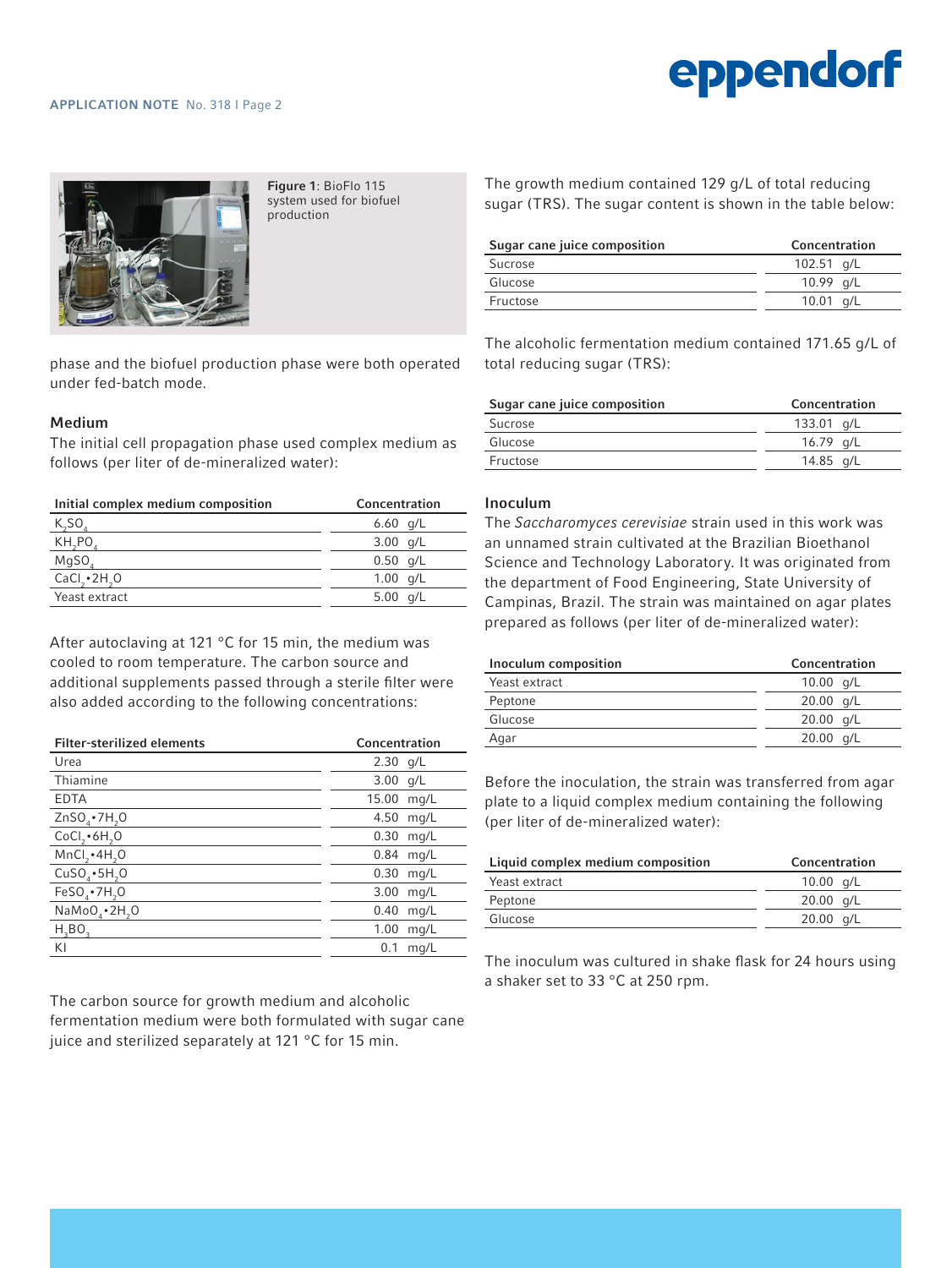#### Fermentor control conditions for cell propagation phase

During the cell propagation phase, the Dissolved Oxygen (DO) was controlled to 60 % using the cascade feature through agitation and air control. Temperature was controlled to 33 °C throughout the run and pH was controlled to 5.0 via the acid and base assigned to peristaltic pumps 1 and 2. These parameters were maintained until the biofuel production phase (alcohol fermentation phase) was initiated. When the cell propagation phase was completed, the medium was transferred to a 2 L flask using an external pump (Watson Marlow®). The medium was then placed inside the laminar flow cabinet and transferred into a centrifuge (Beckman Coulter® centrifuge with JLA-9.100 rotor) and was spun down at 8.000 rpm/4 °C for 10 minutes. Setpoints are listed below:

#### BioFlo® 115 setpoints

| Agitation                | Cascaded range at<br>$250 - 600$ rpm        |  |
|--------------------------|---------------------------------------------|--|
| Temperature              | 33 $^{\circ}$ C                             |  |
| рH                       | 5.0                                         |  |
| D <sub>O</sub>           | $>60\%$                                     |  |
| Gas (supplied by sparge) | Cascaded range at<br>$0.5 - 1.0$ SLPM (Air) |  |

#### Fermentor control conditions for biofuel production phase

During the biofuel production phase, the process was changed from aerobic to anaerobic fermentation, and DO was monitored between 0 % and 2.3 %, but not controlled. Agitation was set to auto mode and held at 100 rpm. Temperature controlled to 33 °C throughout the run. pH was controlled to 5.0. These parameters were maintained until the alcoholic fermentation/biofuel production phase was initiated. Gas flow was shut-off and the alcohol fermentation medium was introduced so that the *Saccharomyces cerevisiae* could start anaerobic fermentation and produce ethanol. Setpoints are listed below:

#### BioFlo® 115 setpoints

| Agitation           | $100$ rpm      |
|---------------------|----------------|
| Temperature         | $33^{\circ}$ C |
| pH                  | 5.0            |
| DO (monitored only) | $0 - 2.3$      |
| Gas                 | None           |

#### DO calibration

The DO sensor was calibrated using a standard two-point calibration method: 0 % (often referred to as the zero point) and 100 % (often referred to as span). The electronic zero method was performed by disconnecting the sensor from the cabinet, allowing the value to stabilize, and then reconnecting the sensor to the cable. The span was achieved by bringing the vessel filled with medium to all of the operational setpoints to a stable value and then spanning the DO sensor. DO should be calibrated post-autoclave as part of the pre-inoculation setup. The sensor was allowed to polarize for a 6 hour period. After calibration, DO should remain around 100 % until after inoculation.

#### pH calibration

The pH sensor was calibrated prior to the autoclave cycle outside the vessel using a two-point calibration method with two standard pH buffers. The pH 7.0 buffer was used to zero the sensor and the pH 4.0 was used as the span.

#### pH control

The pH parameters were maintained by adding a sulfuric acid solution  $(H_5O_4)$  via pump 1 (assigned as "acid") to lower the pH and adding potassium hydroxide solution (KOH) via pump 2 (assigned as "base") to raise the pH. The dead-band implemented for pH control was 0.02.

#### Fed-batch

Filter-sterilized media were fed to the vessel through pump 3.

#### Monitoring

Sucrose, glucose and fructose concentrations were detected by high-performance liquid chromatography (HPLC) using an Agilent® 1260 Infinity with RI detector through an Aminex® column (HPX-87P, 300 mm x 7.8 mm) at 60 °C. EMD Millipore® Milli-Q® water was used (column flow rate 0.5 mL/min) for the eluent phase. Ethanol concentration was determined by HPLC as well, using a Thermo Fisher Scientific® Dionex® UltiMate® 3000 with RI detector (Shodex RI-101) via an Aminex column (HPX-87H 300 mm x 7.8 mm) at 50 °C. Sulfuric acid, 5 mM at a rate of 0.5 mL/ min, was used for the eluent phase. Dry weight mass measurements were carried out in triplicate using an analytical balance. Cell propagation was monitored on line through an Aber® capacitance probe as well as by taking samples for optical density measurements at 600 nm using a spectrophotometer.